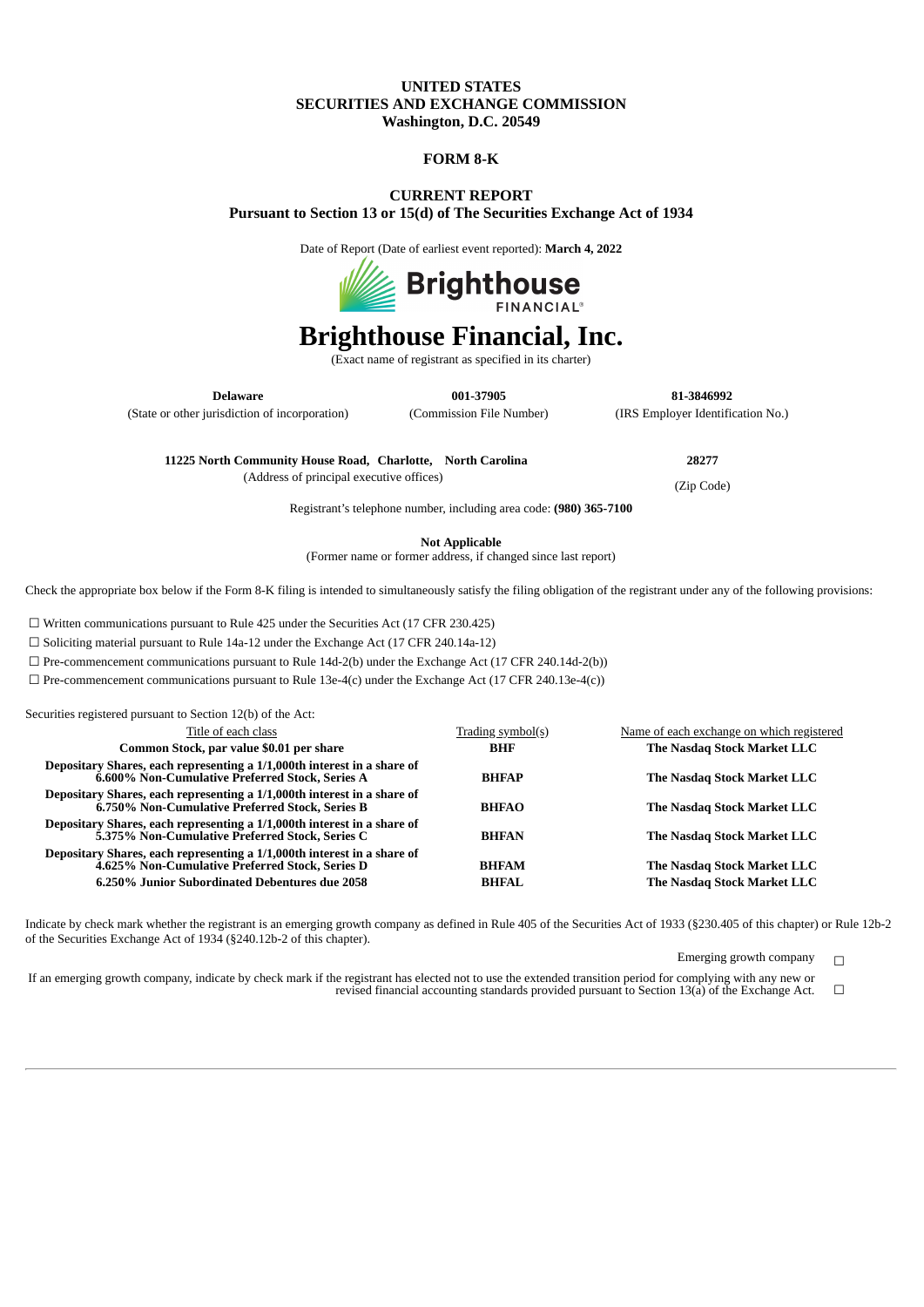## Item 5.02. Departure of Directors or Certain Officers; Election of Directors; Appointment of Certain Officers; Compensatory **Arrangements of Certain Officers.**

On March 4, 2022, Brighthouse Financial, Inc. (the "Company") announced that Conor E. Murphy will be stepping down from the position of Chief Operating Officer of the Company, effective March 18, 2022. Mr. Murphy will remain with the Company for a period of time thereafter to assist with the transition of his responsibilities. The Company does not intend to appoint a replacement for Mr. Murphy and has decided to eliminate the position he held.

## **Item 9.01. Financial Statements and Exhibits.**

(d) Exhibits

**Exhibit No. Description** 104 Cover Page Interactive Data File (embedded within the Inline XBRL document)